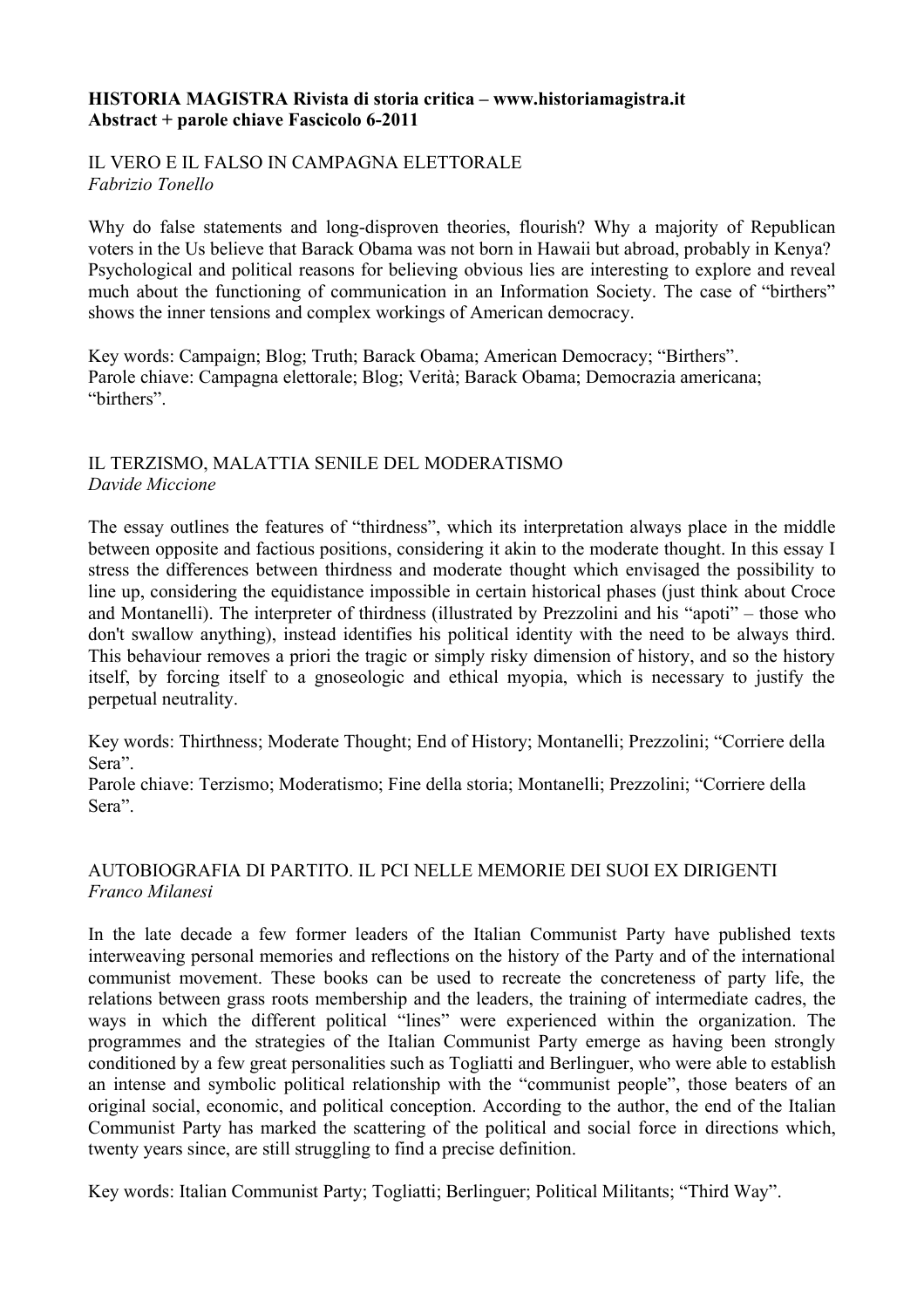Parole chiave: Parttito Comunista Italiano; Togliatti; Berlinguer; Militanti politici; Terza via.

RICORDANDO LA «DISCESA IN CAMPO». CENNI SULL'USO PUBBLICO DELLA STORIA NELL'ITALIA DEL CAVALIERE (1994-1996) *Maria Serena Adesso* e *Vincenzo Neve*

Italian historiography has been debating about the historians's task and about the public and political use of history in Italy for over twenty years. The emergence of political parties with no solid political tradition – such as Forza Italia – has made the manipulation of history necessary in order to reinvent a past and/or a cultural tradition. This study focuses on the years 1994-1996, a particularly eventful period: Silvio Berlusconi's "entering the field", the creation of the new political party, Berlusconi's re-reading of the history of Italy before his political engagement as if it were the time of communist rule and cultural hegemony.

Key words: Berlusconi; "Enteting the Field"; First Republic; Communism; Anticommunism;  $25<sup>th</sup>$ April.

Parole chiave: Berlusconi; "discesa in campo"; Prima Repubblica; Comunismo; Anticomunismo; 25 Aprile.

"UN'AVVENTURA MERAVIGLIOSA". INFANZIA E ADOLESCENZA DI LEONE **GINZBURG** *Angelo d'Orsi*

Leone Ginzburg (1909-1944) was born in Odessa, he spent the m*ost important part of his early formative years in Berlin and, in Italy, in Turin and Viareggio, showing a talent out of the ordinary. Keen observer of the world around him and attentive reader of the periodical press. Leone showed a great curiosity and interests in literature, music, history and politics, which he expressed in various forms and with different instruments. He soon became Italian in his feelings, while remaining deeply linked to the Russian world, which he studied. Very soon Leone showed a his dominant political passion, which, however, never excluded other interests.*

Key words: Leone Ginzburg; Marussia Ginzburg; Odessa; Russia; Berlin; Viareggio; Turin; Gymnasium – High School Gioberti (Turin).

Parole chiave: Leone Ginzburg; Marussia Ginzburg; Odessa; Russia; Berlino; Viareggio; Torino; Liceo D'Azelio.

# TUNISIA: LA RIVOLUZIONE DEI GELSOMINI O LE GIORNATE DELLA COLLERA *Fulvio Massarelli*

The extraordinary events following the sacrifice of the young unemployed Tunisian Mehamed Bouazizi that led to Ben Ali's flight and set off the political processes and movements of the "Arab spring". Social networks, the trade union movement, lawyers, the working class youth and community groups have had a major role in structuring and organising the burst of anger of the Tunisian people. These elements will be analysed considering the genealogy of the battles and the organizational forms set up by the people against the regime. An analysis of the future of the movement that is shaking the world will follow.

Key words: Tunisia; Revolution; Insurrection; social networks; Cognitariat. Parole chiave: Tunisia; Rivoluzione; Insurrezione; Sindacato; Social Netwoks; Cognitariato.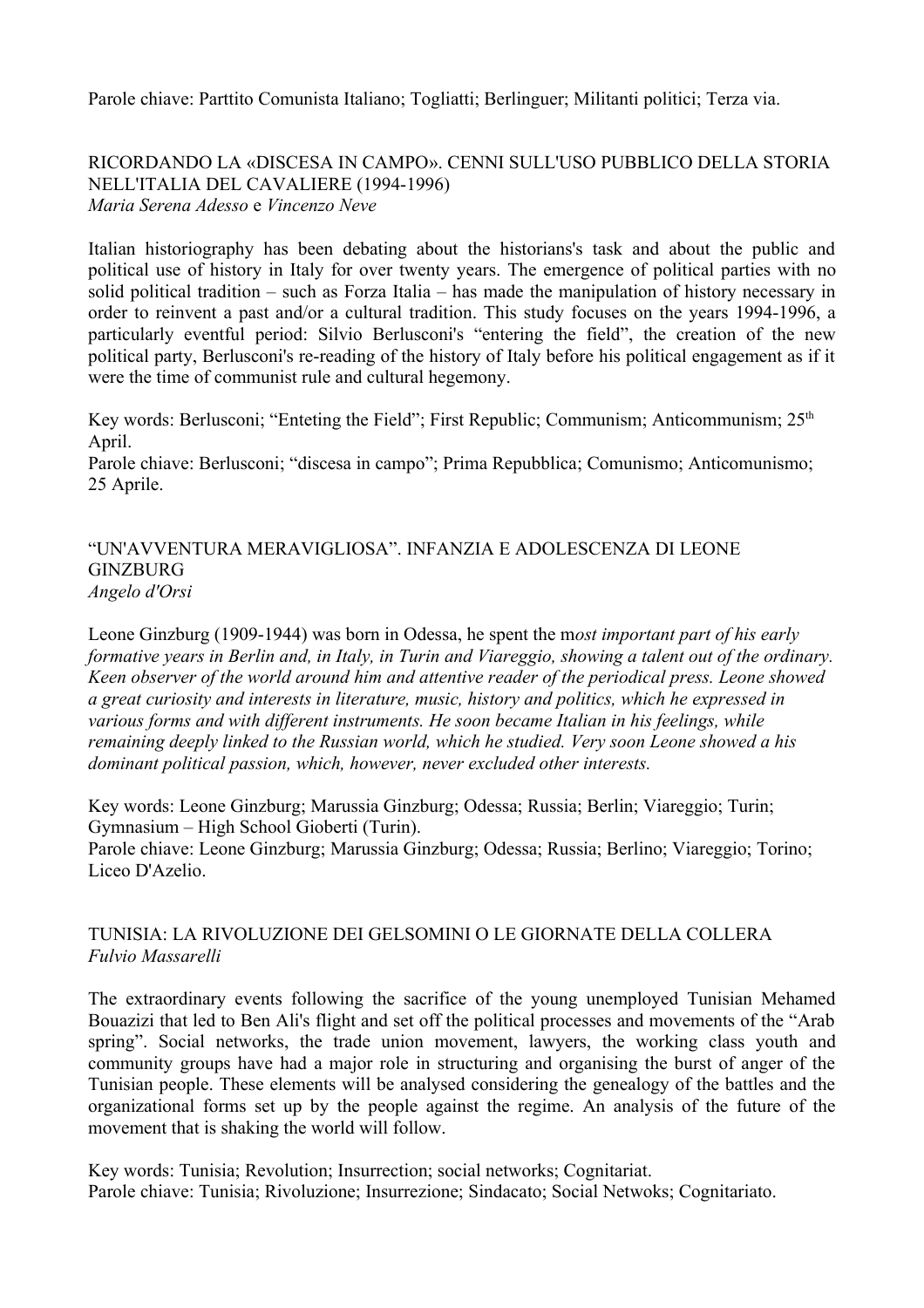# COME ORIENTARSI NEL LABIRINTO MEMORIALE DELLA REPUBBLICA? BREVI RIFLESSIONI A MARGINE DEL DIBATTITO SUGLI "ANNI DI PIOMBO" *Cristina Accornero*

The article proposes some reflections on the work of the historian in the face of extensive memory on the so-called "years of lead" and the commemorations of the State, particularly on the "Day of memory" for the victims of terrorism and massacres".

Celebrations established by law and the many individual stories that nourish the collective memory, recall tragic moments in the history of the Republic but are unable to provide an authentic historical knowledge free of prejudices and stereotypes that characterize the current political language.

The historian is called upon to perform the difficult work of interpretation and analysis of the sources and its role assumes an important meaning civil action against any manipulation and deception in the history of those years.

Key words: Years of Lead; Collective Memory; Memorials Laws; Political Use of History; Sources; Courts; Truth.

Parole chiave: Anni di piombo; Memoria collettiva; Leggi memoriali; Uso politico della storia; Magistratura; Verità.

### FILOSOFI IN ARCHIVIO. APPUNTI DI LAVORO *Davide Grasso*

The article highlights the deep connection, both ontological and epistemological, between culture and archive on one hand, and history and philosophy of the other. The relationship between history and philosophy is identified throughout the acknowledgement of the written nature of socio-cultural reality in the first place; such a reality is essentially documental, i.e. structured as an archive (the same archive historians make use of, aimed at reconstructing past events). A presentation of several case studies, analysed during five years of archival and theoretical research at the international level, follows. Attention is brought to the political nature of the institutional action of preservation of cultural heritage, as emphasized by critical remarks.

Key words: Documents; Archive; Cultural Heritage; Historical Research; Writing; Conflict. Parole chiave: Documenti; Archivio; Eredità culturale ; Ricerca storica; Cultura; Conflitto.

# LEGGENDE NERE E TAVOLE A COLORI: I BORGIA DI MANARA E JODOROWSKJ *Eleonora Belligni*

In their recent tetralogy of comic books, Italian comic artist Milo Manara and Chilean scriptwriter Alejandro Jodorowskj told the story of the most famous Catalan family in the Early Modern Age and its most infamous members: pope Alexander VI, alias Roderic de Borja, and his children Cesar and Lucrezia. Set between cheesy cartoons and high comic art, these nicely written-nicely pictured books just replicate the black legend of the House of Borja, firstly drawn by the judgmental papal diarist Johannes Burkhard, by the acrimonious pen of Francesco Guicciardini and by that, much more flattering, of Niccolò Machiavelli. While a large space is left to morbid clichés and stereotypes, very little is dedicated to proper historical matters and to the many problems raised by Borjas power as Church and State leaders. This might seem a funny choice, as the so-called *graphic novel* is currently trying to carve up a historiographical reputation and to assert its right of making history through a narrative but sources-aware mode. Though, it's not up to narrative genres to tear